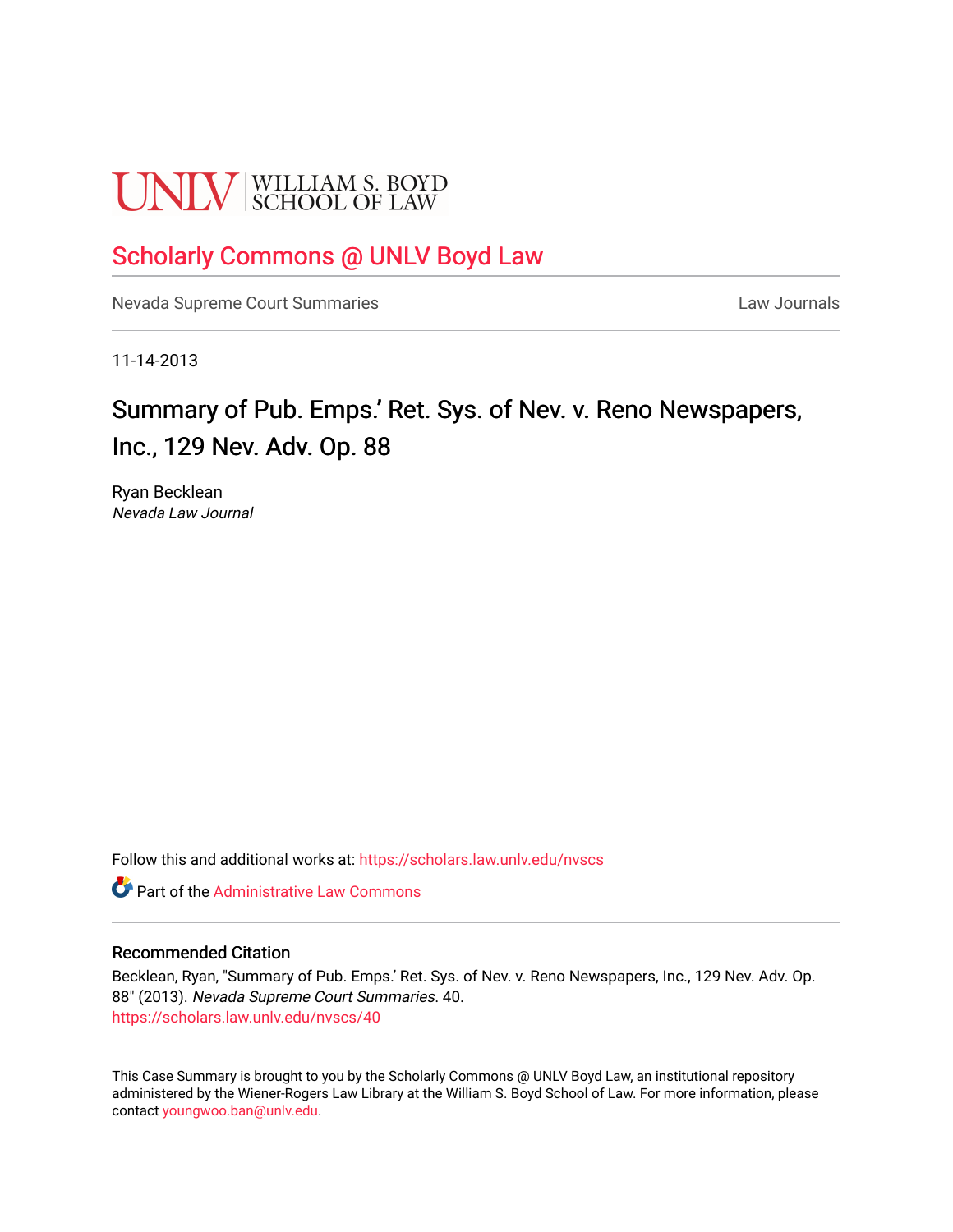*Pub. Emps.' Ret. Sys. of Nev. v. Reno Newspapers, Inc., 129 Nev. Adv. Op. 88 (Nov. 14, 2013)<sup>1</sup>*

# STATUTORY INTERPRETATION: SCOPE OF CONFIDENTIALITY **Summary**

The Court determined the following issue: whether the confidentiality set forth in NRS 286.110(3) applies to individual files of retired employees maintained by the Public Employees' Retirement System of Nevada ("PERS").

## **Disposition**

Individual files of retired employees are confidential under NRS 286.110(3) and therefore exempt from requests. Other reports that PERS generates based on information found within individual files are not confidential under NRS 286.110(3), but may be protected by other means.

## **Factual and Procedural History**

In 2011, Reno Newspapers, Inc., doing business as the Reno Gazette-Journal (RGJ), submitted a public records request to PERS as part of an investigation concerning government expenditures and the public cost of retired government employee pensions. Specifically, RGJ requested the names of all individuals collecting pensions, the names of their government employers, their salaries, their hire and retirement dates, and the amounts of their pension payments. PERS denied the request and asserted that the information was confidential under NRS 286.110(3) (providing that files of individual retired employees are not public records) and NRS 286.117 (requiring a personal waiver from the member to review and copy the records).

RGJ filed a petition for a writ of mandamus in district court to compel PERS to provide the requested information. RGJ argued that the information was not confidential because it was generated from public records. PERS countered by asserting that it strictly maintained the requested information as confidential and that the privacy interests involved outweighed the public's interest in disclosure. The district court granted the petition, finding that neither NRS 286.110(3) nor NRS 286.117 protected the information as confidential and that privacy concerns did not clearly outweigh the public's right to disclosure.

## **Discussion**

On appeal, PERS argues that NRS 286.110(3) explicitly declares information contained in individual files confidential. In the alternative, PERS argues that the privacy interests in nondisclosure outweigh the public's interest in the information.

<sup>&</sup>lt;sup>1</sup> By Ryan Becklean.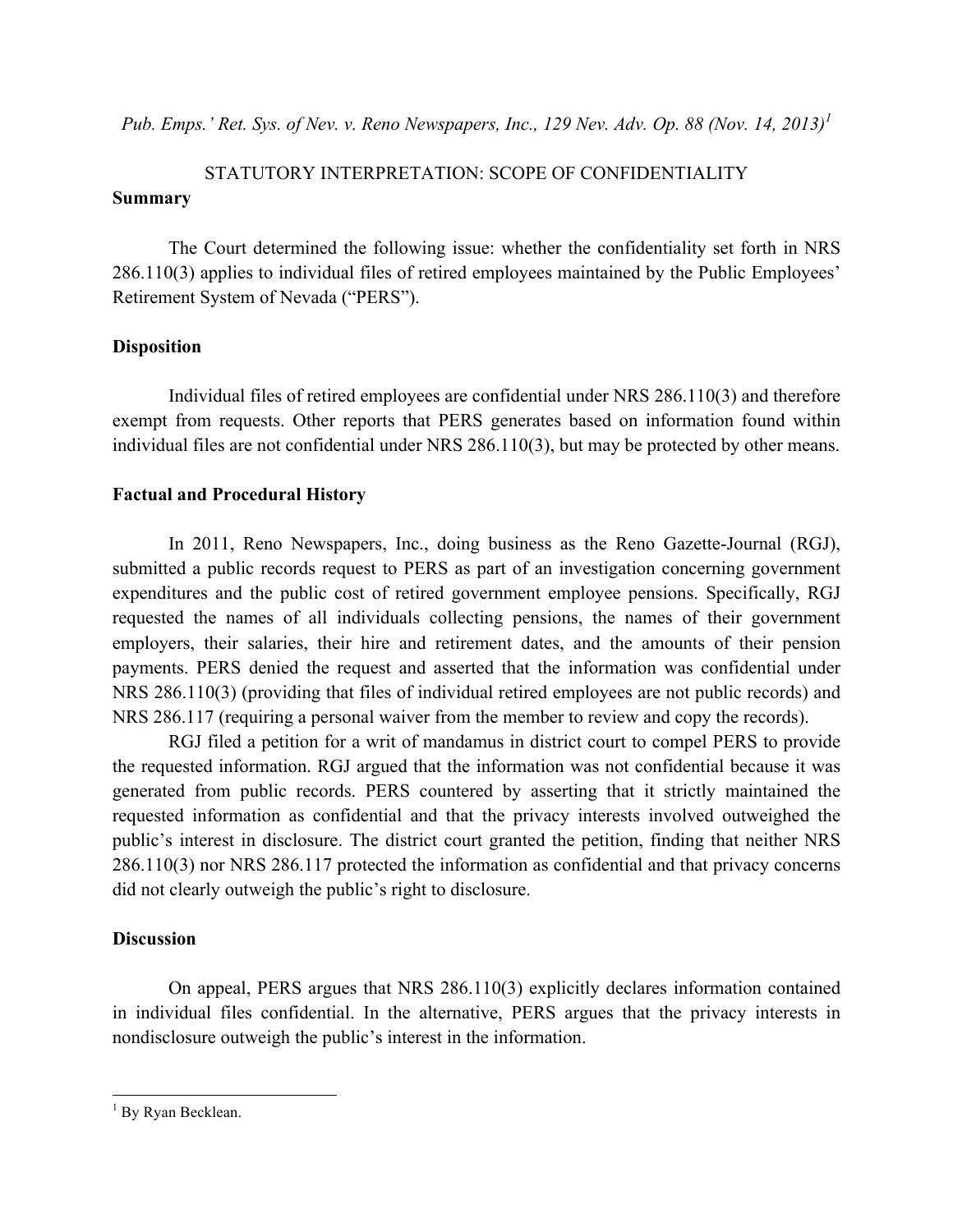#### *The Legislature has declared the files of individual members confidential*

Nevada law dictates that all public book and public records of government entities remain open to the public unless specifically declared confidential by statute.<sup>2</sup> Here, the legislature has declared a limitation on public records:

"The official correspondence and records, *other than the files of individual members or retired employees*, and, except as otherwise provided in NRS 241.035, the minutes, audio recordings, transcripts and books of the System are public records and are available for public inspection."<sup>3</sup>

PERS argues that all information contained in an individual's file is protected by this limitation.

The Court concluded that NRS 285.110(3) must be narrowly construed, and PERS' position exceeds the plain meaning of the statute's restrictions. In concluding that only individuals' files are confidential, the Court specified that NRS 286.110(3)'s scope of confidentiality "does not extend to all information by virtue of it being contained in an individual's files." The Court explained that things such as administrative reports containing information "in a medium separate from an individuals' files…[are] not confidential merely because the same information is also contained in an individuals' files. Rather, it is the individuals' files themselves that are confidential…." However, the Court cautioned that such information may be protected under other statutes, rules, or caselaw.

#### *Balancing of interests*

The Court reasoned that "[a] mere assertion of possible endangerment does not clearly outweigh the public interest in access to . . . records."<sup>4</sup> The Court asserted that PERS' argument that disclosure would harm the retired employees was unsupported by evidence and merely speculative, ultimately holding that "the government's interest in nondisclosure in this instance do[es] not clearly outweigh the public's presumed right to access…[and] the district court did not err in balancing the interests in favor of disclosure."

However, the Court vacated the district court's order to the extent it required PERS to create new documents or customize reports, reasoning that the law only permits an "inspection" of or a "copy" of the records.<sup>5</sup>

<sup>&</sup>lt;sup>2</sup> NEV. REV. STAT. § 239.010(1) (2013).<br><sup>3</sup> NEV. REV. STAT. § 286.110(3) (2013).<br><sup>4</sup> Reno Newspapers v. Haley, 126 Nev. at \_\_, 234 P.3d 922, 926 (2010) (internal quotations omitted).<br><sup>5</sup> Nev. Rev. Stat. § 239.010(1) (201